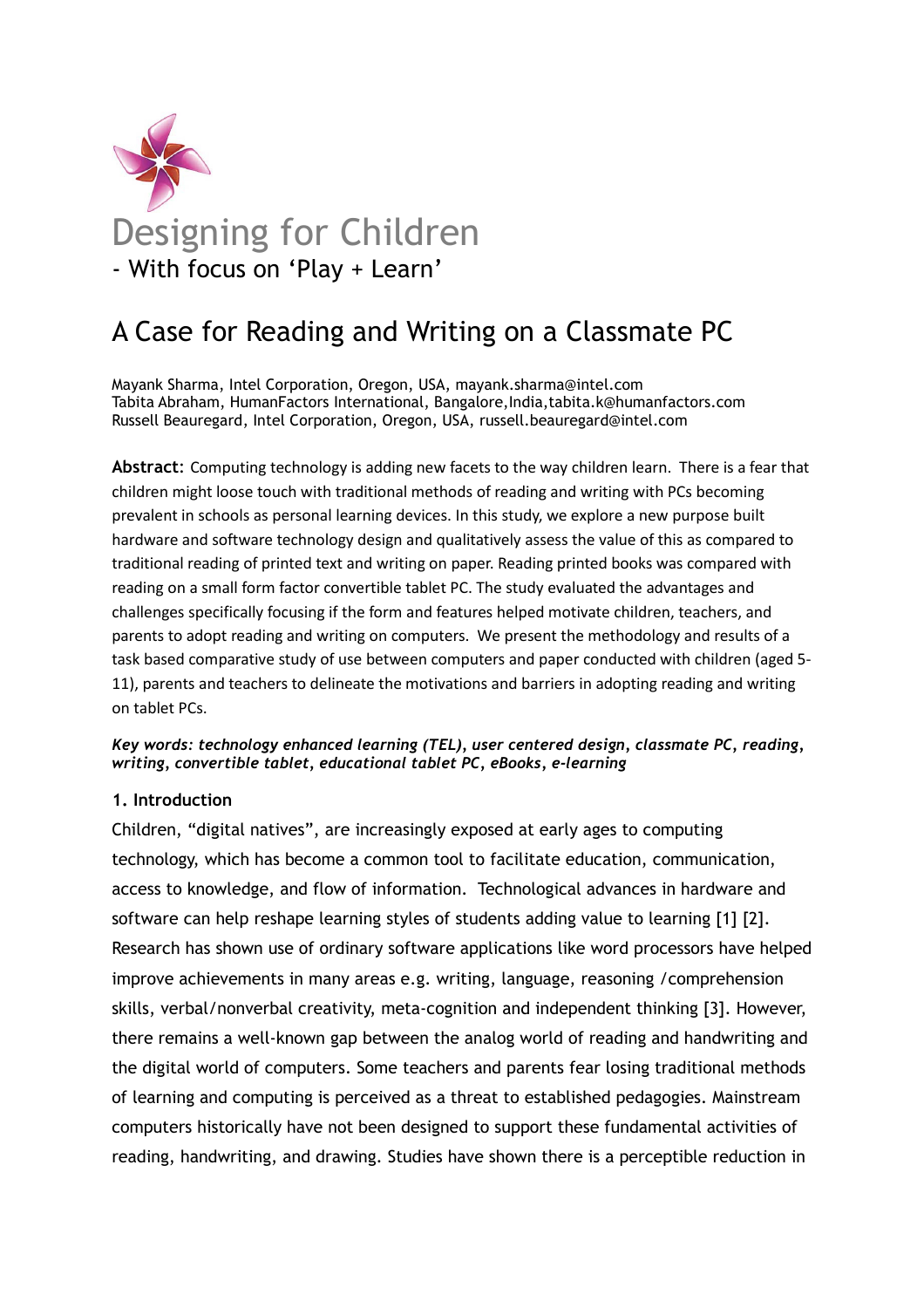time children spent in reading printed text in favor of computer usage [4]. Anderson et al have shown that the amount of time devoted to reading in the period from grade 2 to 5 is the best predictor of the child's development as a reader [5]. Observations in classrooms have shown children prefer typing on a keyboard after they pick up the skill as opposed to writing, thus losing out on developing the art of writing. This is worrisome especially for younger children because handwriting helps develop particular muscular dexterity and hand eye coordination. Studies have shown that children who are poor writers upon entering primary school are likely to stay this way throughout elementary school [6].

Our thesis attempts to mitigate these concerns through appropriate design of technology and unique opportunities offered through interactive technology when it is purposefully designed to fit the use context - the classroom teaching and learning experience.

Intel Corporation in collaboration with network local computer manufacturers and software partners are exploring design and development of low cost and purpose built PCs bundled with software to improve learning experiences in the classrooms/home that has traditionally been analog. Key characteristics include touch screen, writing on screen, rotational camera, accelerometer (senses physical motion of the tablet PC), small size, handle and design affordances for many flexible-holds. Based on observational design research in 1:1 eLearning settings, these features are designed to enhance learning experiences of children above general purpose built PCs [7]. These address key gaps observed in student computer use and migrate these activities from paper to digital media. The form factor and technology components are optimized for seamless reading/ interaction with e-books, writing/drawing (Fig 1). This study highlights a single example of observational research and design effort leading (in this case in collaboration with Human Factors International) to continuous optimization of classmate PC for educational activities.



Figure.1 Classmate PC, Intel Learning Series convertible tablet reference design with touch screen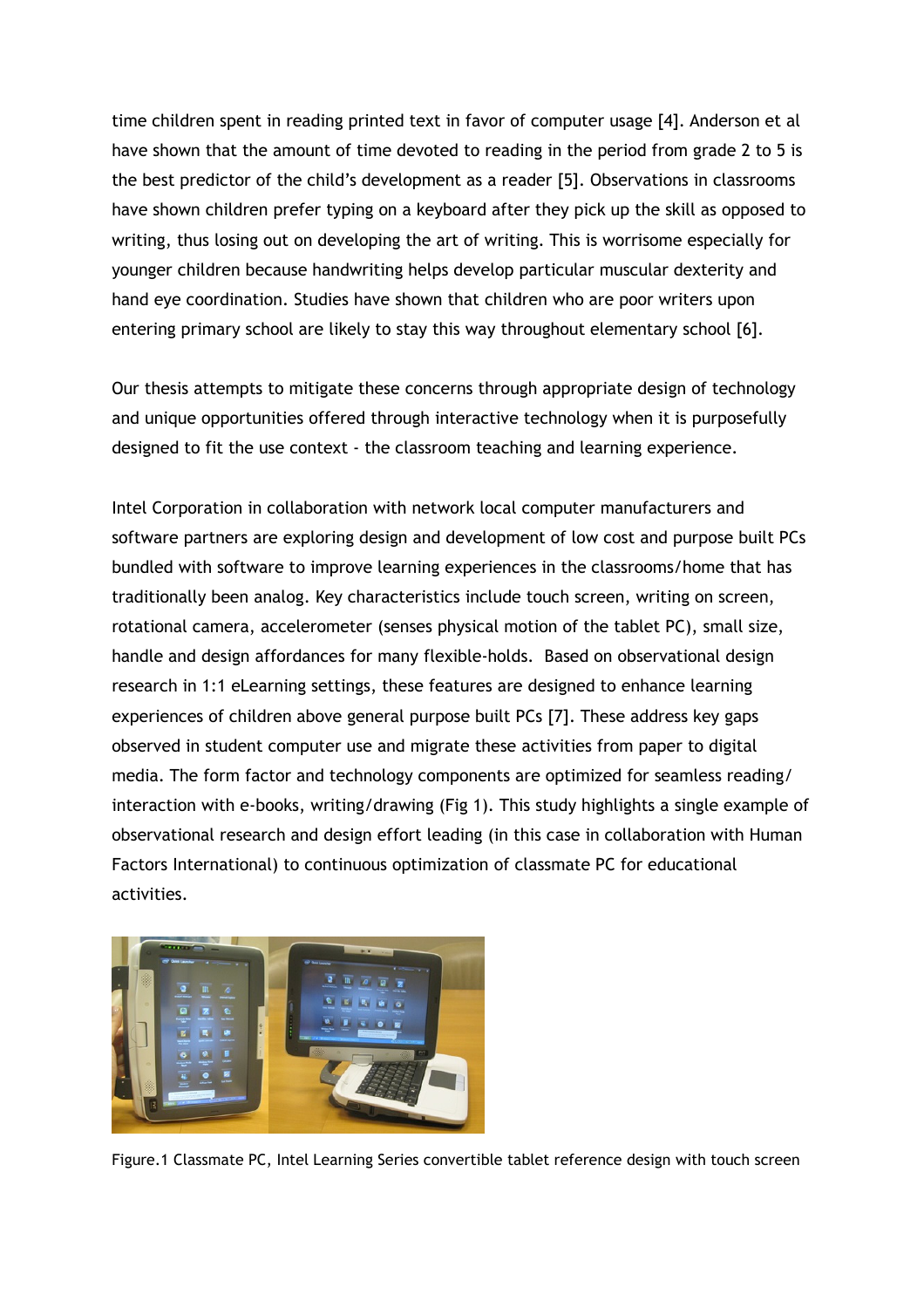# 2. Methodology

This was designed to understand the design challenges/opportunities for reading /writing on a classmate PC. Previous studies have shown that children can play an important role in designing appropriate new technologies for themselves [8] [9]. The research study used a multi-session task based qualitative approach with 10 children (both genders) aged five to eleven, their parents (n=2) and teachers (n=4). All participants used computers on a regular basis. The study was executed in 2 phases with tasks and 1:1 interviews at participant's homes. The sessions were audio recorded and photographed for later analysis.

For this study the research props were categorized into 3 buckets – classmate PC, software applications for reading/writing activities and e-books.

# E-books

Two types of e-books for different age groups based on their reading/comprehension levels were provided:

- 1. Interactive e-books with animation and audio (Fig.2)
- 2. Non-interactive e-book with plain text or text and images.



Figure.2Interactive e-book with audio and animation

# **Software**

These included commercially available applications for reading (FB Reader and Adobe PDF reader), writing (Evernote) and drawing (Art Rage). (Fig.3)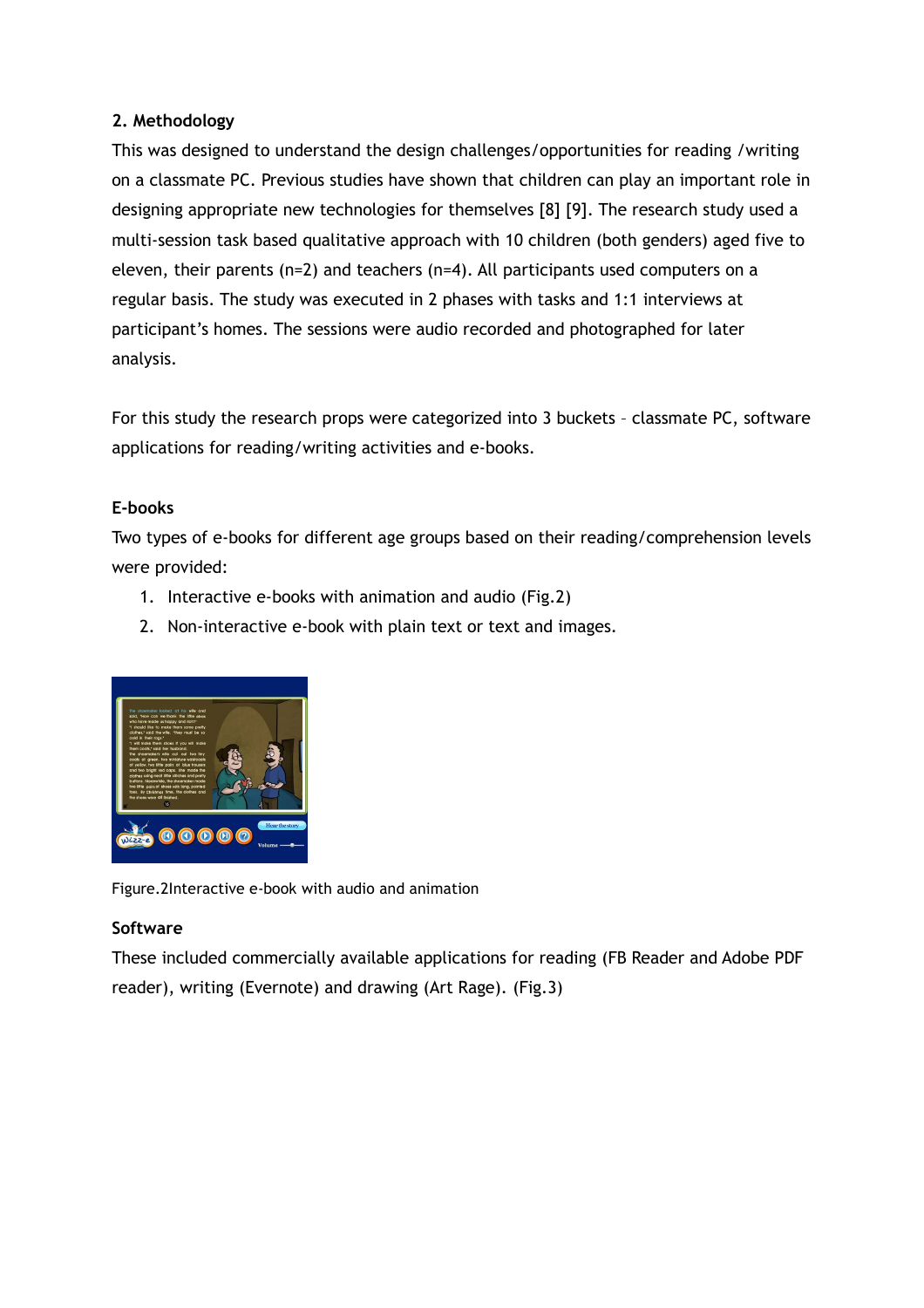

Figure.3 Software applications used on the CMPC (Art Rage and Evernote)

Phase 1 semi structured interviews focused on understanding the current reading/writing practices including participants' preferences regarding books and selection criteria of a book. Participants shared favorite books to demonstrate reasons and physical interactions with the printed books. The curricular and non-curricular textbooks and notebooks were documented along with their arrangement of books (Fig.4). Similarly the writing activities on school notebooks were documented.



Figure.4 Bookshelf storage unit for textbooks, non-curricular books and notebooks

Participants were then introduced to Intel learning series classmate PC and given time to freely explore to familiarize with unique reading, drawing and touch screen features. Subsequently, they were asked to complete a few reading and handwriting activities which were customized according to age and comprehension level related to school activities. e.g. Reading stories from the e-Books provided on the classmate PC Drawing of their choice on the preloaded software Writing in English and local language Solving mathematics problems

The classmate PC was to be used for at least an hour a day and the reflections had while using the device recorded. In phase 1, parents were asked to interact and guide their children as they completed their tasks such that parents would gain familiarity with the classmate PC and its features. Interviews with the teachers focused on understanding the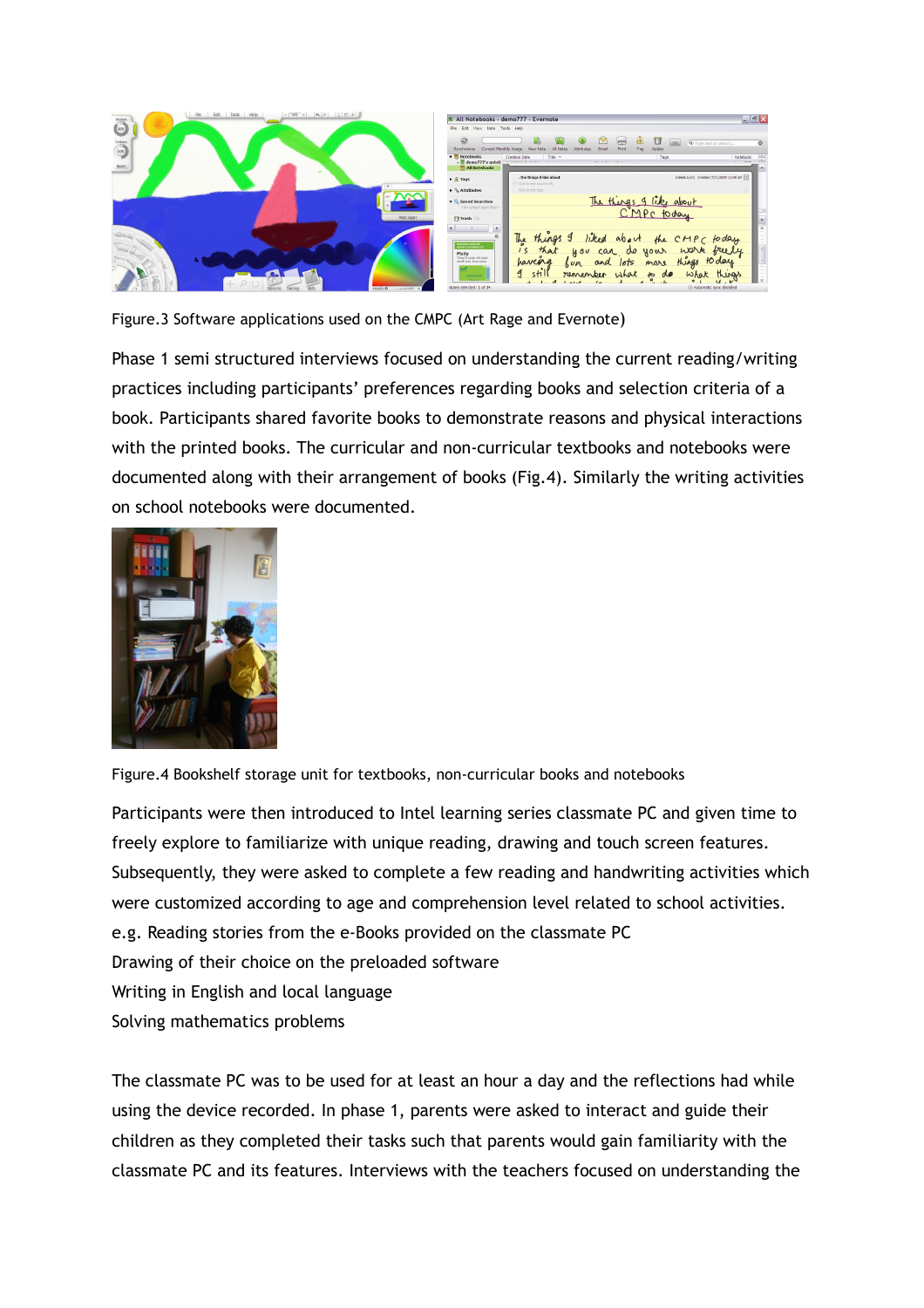techniques for teaching reading, developing writing skills and assessing if current quality of writing and reading on classmate PC is acceptable in the classroom.

Phase 2 sessions were conducted following a week of use by students and focused on perceived differences between reading, handwriting, and drawing on paper and on classmate PC. This was couched in terms of their personal experience with classmate PC over the past week accomplishing these tasks. Their experiences were validated on the spot by asking participants to show examples and complete minor reading /writing activities. Toward the end, children were asked about what ways they would like the device/applications to change for the better.

#### 3. Findings

#### 3.1 Current State of Reading

Libraries are primary sources of books, from where only 2/3 books are borrowed a week. Many books are handed down from generations and shared among siblings. Books are treated with sacred trust (in an Indian context) and not placed on the ground or pages torn from it as a mark of respect. Book selection was by their cover, which is consistent with previous studies where younger children chose books based on the cover appearances and illustrations, while older children focused on information on book jackets [10]. Children typically flipped through the books to make a judgment on readability of the content, how well images were integrated with text and number of pages. Some even looked at the back cover to review if it was worth reading. Children liked completing a book series. Five of the ten children were voracious readers for whom the quality and engagement with content were very important. They took precedence over the physical condition of the books. Books playing dual role as a writing notebook was fairly common. E.g. language books played a dual role as note taker, with meanings of words written over it to aid in recollection. While children wrote on school textbooks, which have exercises or workbooks while most of them did not write on their storybooks, as they liked keeping it neat. Some children competed to complete a book, after which they shared their understanding and opinions. They also recommend books they liked to friends. Children were drawn towards colored pictures and interactive artifacts within books since this kept their attention on the task. Typographic layout was very important for children as it allowed them to parse information adequately. All the children preferred medium size fonts with good line spacing. Research shows that children preferred text in narrower columns, although wider columns did not slow down reading speed [11]. Costs of certain storybook series were perceived as barriers to purchase for many parents. Children were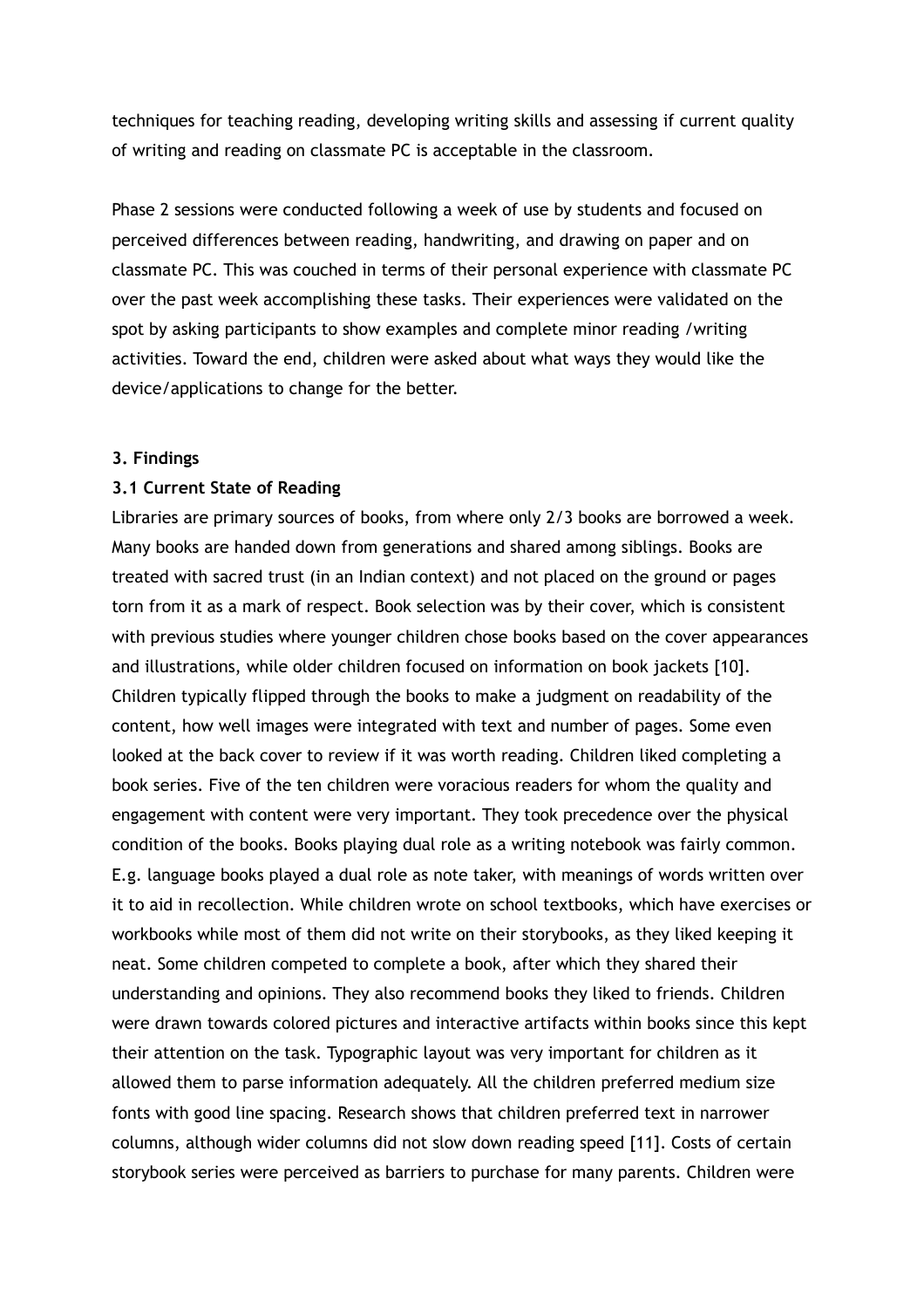reluctant to lend for fear of loss or damage and commonly left some of their books in school so as to not carry it every day.

## 3.2 Current state of writing

Written word is fairly important in early education and our participants reinforced this point. In the Indian education system writing is preferred to typing, with neatness and calligraphy skills allocated additional points in tests. In schools, notes are written on the blackboard till grade 5 after which notes were dictated. Research has shown that development of writing in early schooling is very important for developing comprehension and motor skills. Students are proud to show off their notebooks and sections with complements (Fig 5). Children are initially taught to write with thick pencils/crayon before writing with pencils and finally graduating to ink pens in grade 5. They are taught to write on 4 lined books, to encourage practice of well formed letters while writing (Fig 5). Previous research has shown that children faced issues related to writing viz., handwriting/typing, spelling, capitalization, punctuation and formatting [12].

Dictation para Ranjit is a down a circus. He is and he laight a lot. He a big moustache, and this arms and legs. His long cap has feathers on it. He can stand on his head and walk on his hands

Figure.5 Student showing their school note book where the teacher has given a star

# 4.1 Motivations for reading on CMPC

Reading on classmate PC ranged from e-books, documents prepared by children and teachers and web content. Children loved that one device was enabled to do all these reading tasks, could store multiple e-books which saved physical space and considered this environmentally friendly. Further, students had access to the same e-book unlike in libraries where the copies are circulated or stocks limited.

All the students enjoyed using the touch screen and tablet form factor. They could sit on their bed/chair and comfortably read the e-book. Most students used the tablet form factor to read and were excited about the accelerometer which assisted in landscape/ portrait orientation. Tablet form factor reduced the overall device visual foot print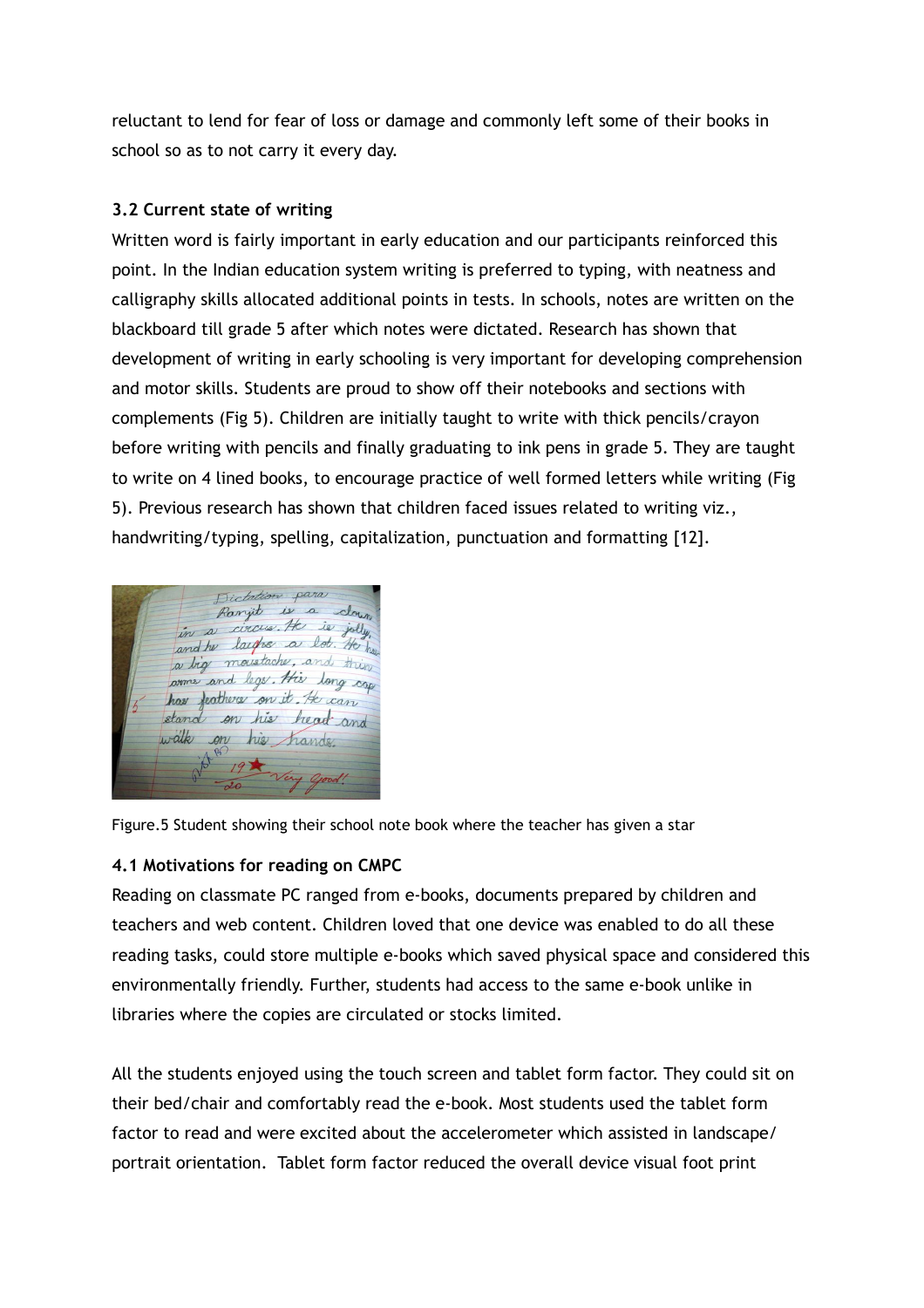considerably making it very competitive with traditional books. Touch was a benefit as students weren't relying on keyboard or mouse. This brings into play the idea of kinetic learning which hypothesize that students learned better when allowed to manipulate and interact with their world using their extremities. Using touch functionality the book could be accessed quickly without a mouse or keyboard. Some students preferred the stylus while others used their fingers to navigate through the book. Children preferred flipping the page using finger touch to scrolling using a mouse.

All the children were drawn to the e-books with multimedia which enhanced the experience especially the audio feature which read out. The teachers and parents felt this audio feature could help in teaching pronunciation and appreciated that the word being read was highlighted. Shilling believes that speech-synthesized feedback is most effective when children already have some reading ability [13] and that makes classmate PC suitable for elementary school.

Overall, students were motivated to use classmate PC for reading tasks primarily because the change of paradigm from purely reading as in a physical book to freely interacting with the content.

#### 4.2 Opportunities and future work for reading on classmate PC

There are significant findings from this research based on student's positive attitude toward reading on computers. However, there remain numerous challenges for the educators; technology enhanced learning communities and businesses. The interaction design with software for reading and interacting with digital content is critical. This must be child friendly and follow some of the same paradigms from physical world. e.g. children have little knowledge about e-book contents without opening the application, which is time consuming. Additionally, an e-book must be designed with care, e.g. students found the text size small to read and zooming made it difficult to get the whole picture (Fig 6). The very nature of a book makes text and image of equal value in the experience and if they were separated a crucial element of the reading/learning experience would be lost [14]. Similarly, students had to remember the page they stopped because of a lack of bookmarking feature on the software .Children were unable to annotate and also found scrolling difficult because it did not take full advantage of the touch capability. User interface design must take into account the limited screen real estate provided by educational net books and icons size and resolution were not optimized for screen so children touched two icons simultaneously.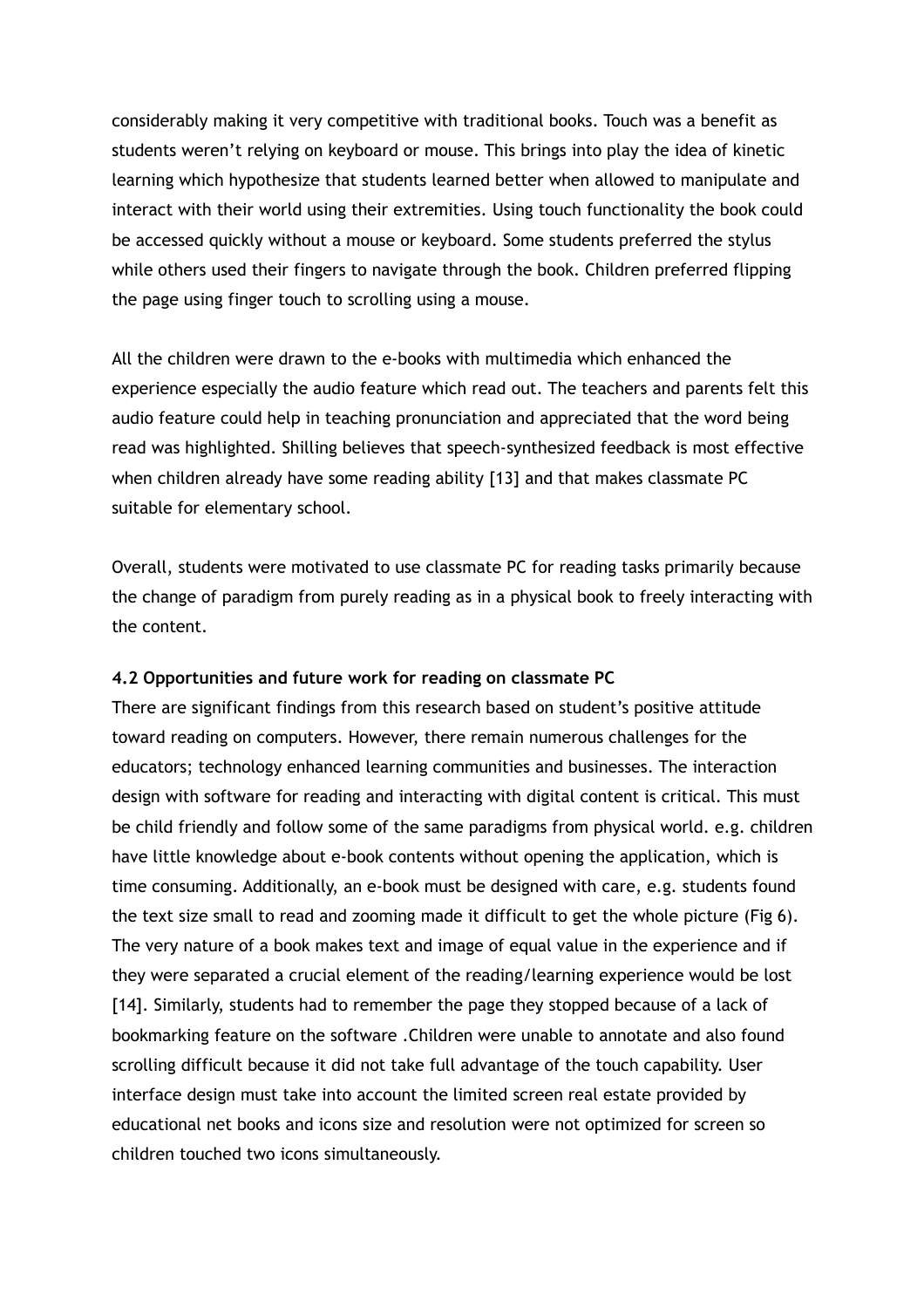A major hurdle in adoption of reading on computers is the availability of relevant content. Currently the state of digital education content that is school accepted is still in infancy and the industry must grow such that availability of content is widespread and low cost. More importantly, the industry must take full advantage of digital media and not stop short of just replicating or digitizing printed text book. We hypothesize the return on such an investment is limited and can hurt adoption of digital media in education. e.g. e-books with text only were not liked by children with expectation being that content must be interactive with rich media.

On the hardware side, there are a few important elements, which need to be continuously improved as technology matures and costs drop. These include touch capability which must be excellent quality and allow for light finger touch to permit gestures like sweeping pages for page turn, hitting hyper linking with a simple touch on the screen. Kinetic interaction with digital content is the key for adoption and ability of the digital content to create an emotional connection with the learner. Further, providing reading specific features and affordance such as a scroll buttons or home buttons will enhance the reading experience.



Figure.6 Reading applications where the image gets cropped while zooming into text.

### 4.3 Motivations for writing on CMPC

Parents and teachers appreciated the stylus writing on the screen, as newer technologies weren't overpowering basic skills like writing. However, it was clear even during the design phase the need to deliver better writing value proposition. Our intent here was to evaluate how far we are with respect to expectations from users and key stakeholders.

Touch screen for tasks like drawing were accepted very well with children preferring it to track-pad usage. A dramatic difference was seen in the quality and complexity of drawings created during tasks on touch screen when compared to the mouse/track pad.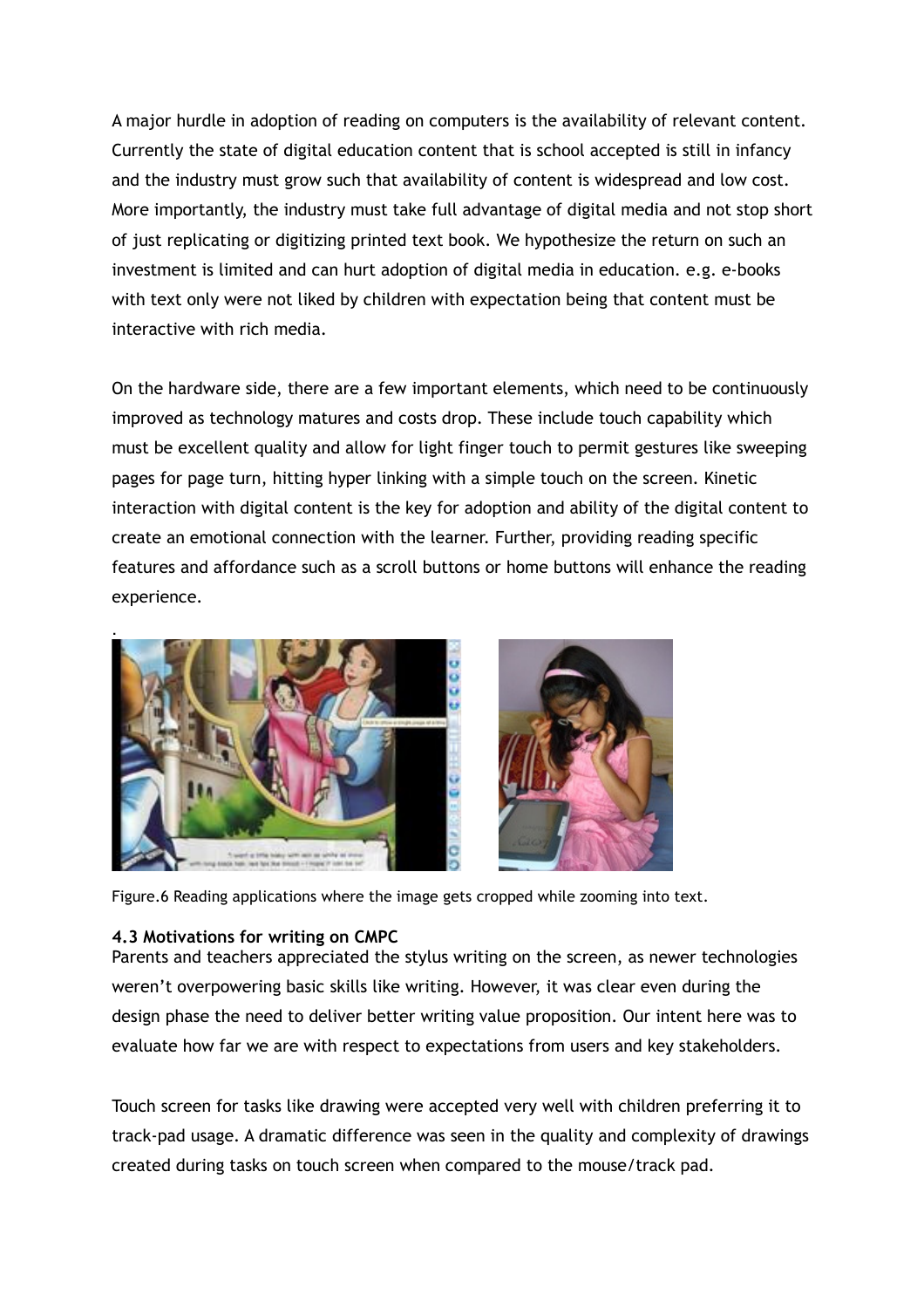The research also evaluated handwriting notes by directly writing on screen. An additional feature to create free form handwritten text into digital alpha numeric text was evaluated. Children were excited about their handwriting being converted to text and the undo button, which is not prevalent in the physical media allowing them to quickly undo mistakes. The digital data can be saved, copied, edited and shared. Children could jot down hand written notes just like on paper and the art of writing which is unique to each child would be maintained. Children could write in different local languages, unlike using the keyboard (Fig7). Time could be spent efficiently to understand concepts rather than copying notes.



Figure.7 A 7-year-old child doing tasks on CMPC using ever note

Classmate PC was designed in solution to address the problem of vectoring. Students can effectively rest their palms on the screens while taking notes, which is analogous to the way notes are written on paper notebooks. This capability was positively received by the participants. However, there were instances where the palm cancellation did not work appropriately. For e.g. it was observed that the stylus was not being held as a normal pencil and "floating hands" came into play to avoid vectoring as needed. (Fig 8)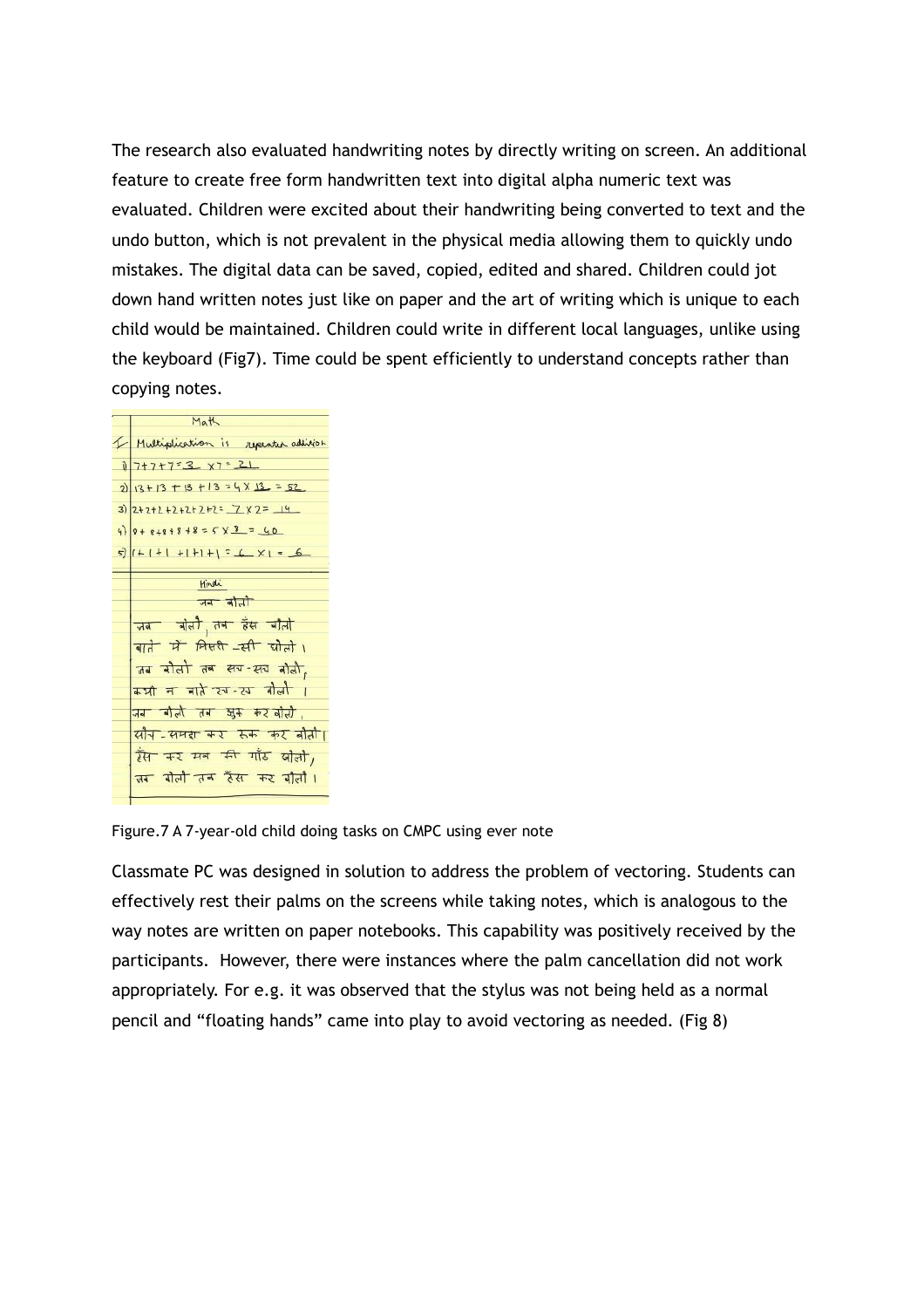

Figure.8 Participant (9 years) trying to draw without his palm touching the screen

Pen input resolution on the touch panels are a key determinant if the touch screen is going to be used for extensive writing exercises. This is an inherent feature of the technology of touch being used (resistive, capacitive or electromagnetic). As expected with a resistive touch panel on classmate PC, participants had troubles taking detailed notes and general feedback on the quality points in direction of continuous improvement required to improve handwriting resolution. One child said, 'my handwriting is not that bad.' Some children were concerned about the inability to hang their paintings.

Differentiating certain characters were difficult e.g., "r" and "n". Children had to write bigger as the applications were unable to recognize detailed strokes. (Fig 9) Many features and icons present were found to be complicated. The double scroll on the right was confusing. Majority of the children did not use a logical method of saving file names, which caused problem during retrieval (Fig 10).



Figure.9 Participant (5 years) writing big alphabets, as the screen is unable to identify detailed pen strokes with varying stylus pressure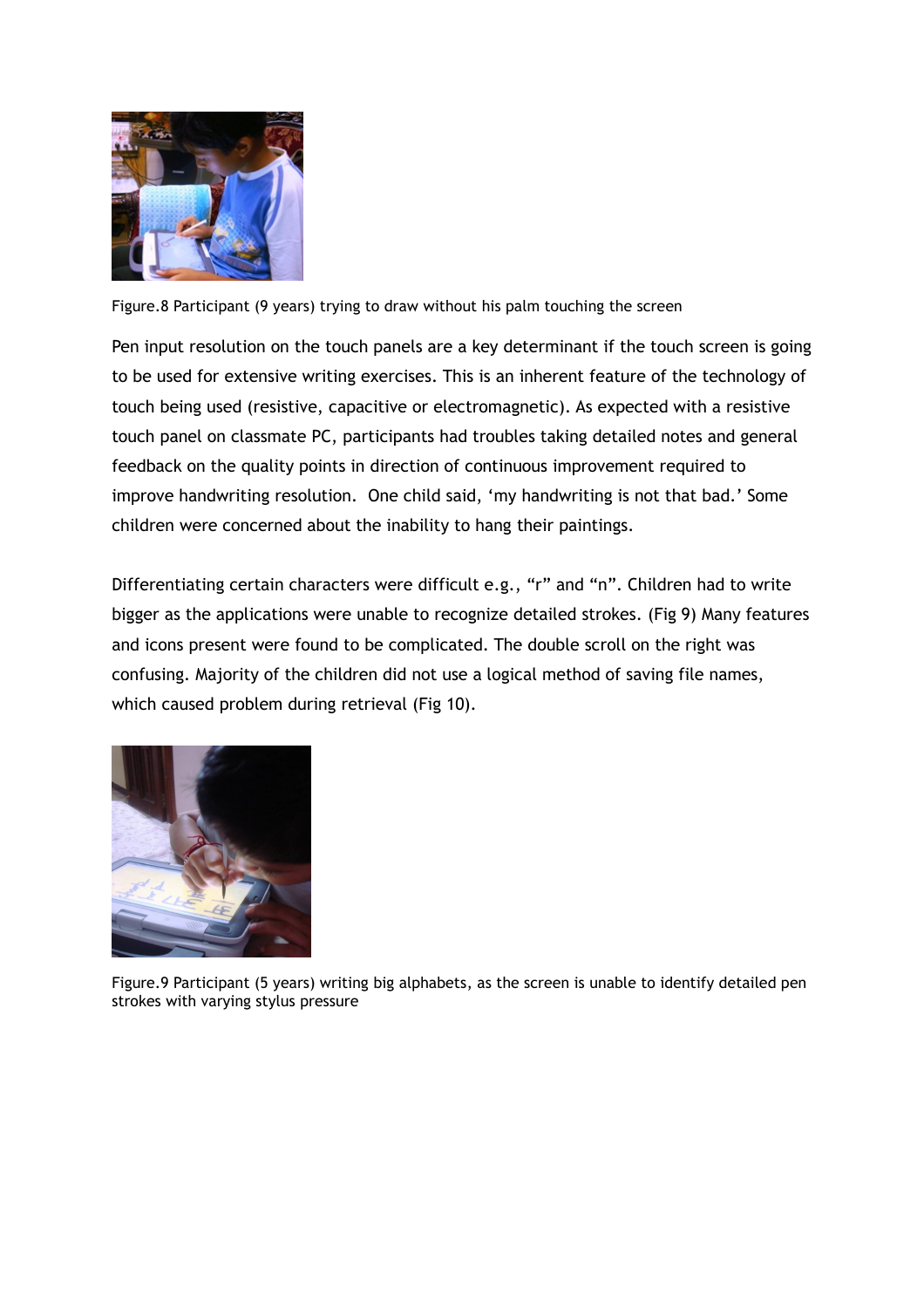

Figure.10 Participant (7 years) trying to find one of the drawings she made on the CMPC

## 4.4 Opportunities and future work for writing on CMPC

It is clear that more work needs to go into perfecting the touch, writing experience. These points towards keeping up with the latest in touch screen technologies and working with the industry to bring the cost lower for higher quality touch panels. For e.g. the touch experience was not entirely seamless especially while writing to text conversion and the children needed to write in a specific way for their hand writing to be recognized. Read et al have shown that even if the user of the digital pen writes the correct letters in a sensible way, the system may still produce an incorrect representation of their words [15] leading to user frustration and lost productivity . Previously published studies have also shown that the features of child writing that have been shown to be problematic for recognition were 'beautifying' and the 'obliteration' of text [16].

# 5. Conclusions and Further Research

Results from this study are encouraging and indicate progress in the right direction. The novel experience of writing on screen excited the children. Although the classmate PC are not yet directly competitive with paper so as to replace them, this study gives valuable data for the design team on steps to move forward towards that goal. Certain design decisions made following earlier studies have proved useful in actual usage by students. This initial study has uncovered several critical problems children were facing. In depth studies would need to be done to validate the finding among children with different age groups, gender, technological skills and cultures.

This paper is also a call for the industry to move the development of the right technologies (Hardware and Software) that will lead to right cost levels and at the same time deliver reading and writing experiences that are directly value against printed paper.

### Acknowledgement

We would like to thank Dr. Girish Prabhu and Sarit Arora from HFI and Intel.

### References